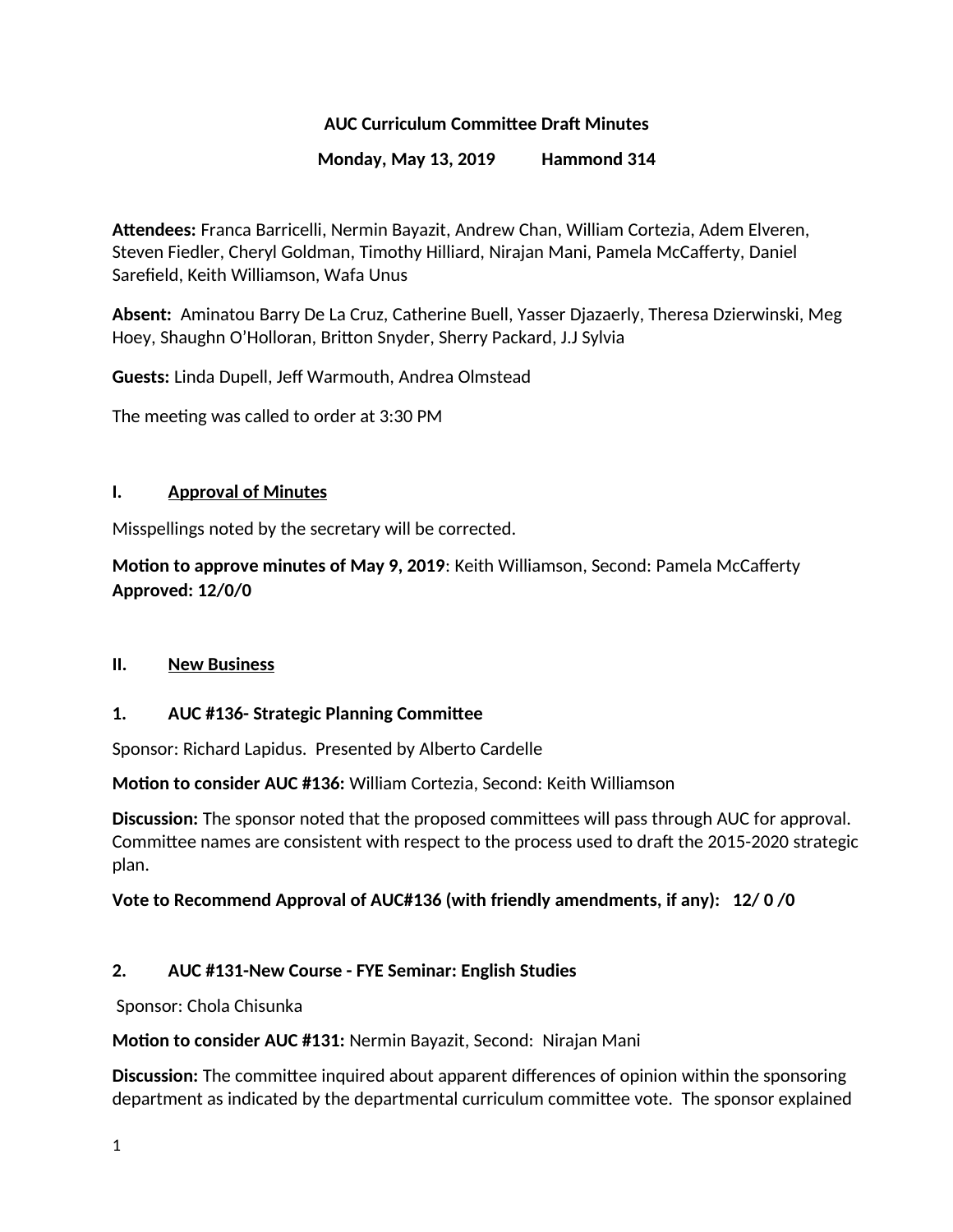that some departmental members were opposed to the concept of the First-Year Experience and the dissenting votes did not pertain to the substance of the course.

**Friendly amendments (if any):** Add grading policy to the syllabus.

# **Vote to Recommend Approval of AUC #132 (with friendly amendments, if any): 13/0/0**

# **3. AUC #133-Game Design Major - Progress Review Policy**

Sponsor: Jeffrey Warmouth

**Motion to consider AUC #133:** Nermin Bayazit, Second: Cheryl Goldman

**Discussion:** A question was posed if this policy revision was required to pass through governance. The sponsor noted that this process was undertaken out of an abundance of caution as the progress review was delineated in the catalog.

**Friendly amendments (if any):** 

**Vote to Recommend Approval of AUC #133 (with friendly amendments, if any): 13/0/0**

# **4. AUC #134-Game Design Major - Add Specialization Electives**

Sponsor: Jeffrey Warmouth

**Motion to consider AUC #134:** William Cortezia**,** Second: Cheryl Goldman

**Discussion:** The proposed curriculum contains a course (History by Design) that is concurrently awaiting approval by the AUC Curriculum Committee: proposal AUC #140. As the sponsor of AUC #140 was unavailable to present that proposal, it was recommend for AUC #134 to be tabled.

**Motion to table**: Pamela McCafferty, Second: Nermin Bayazit

**Unanimously approved to table the discussion**

# **5. AUC #135-New Course: Virtual Reality Development**

Sponsor: Jeffrey Warmouth

**Motion to consider AUC #135:** Nermin Bayazit, Second: Cheryl Goldman

**Discussion:** The committee inquired if other faculty that could instruct this course (item 8) in addition to the sole listed instructor. The sponsor indicated that two additional members of the department: Jonathan Amakawa and Jeffery Warmouth could instruct the course as well.

**Friendly amendments (if any):** Add Franca Barricelli to item 6 as the appropriate dean. Add a grading policy to the syllabus.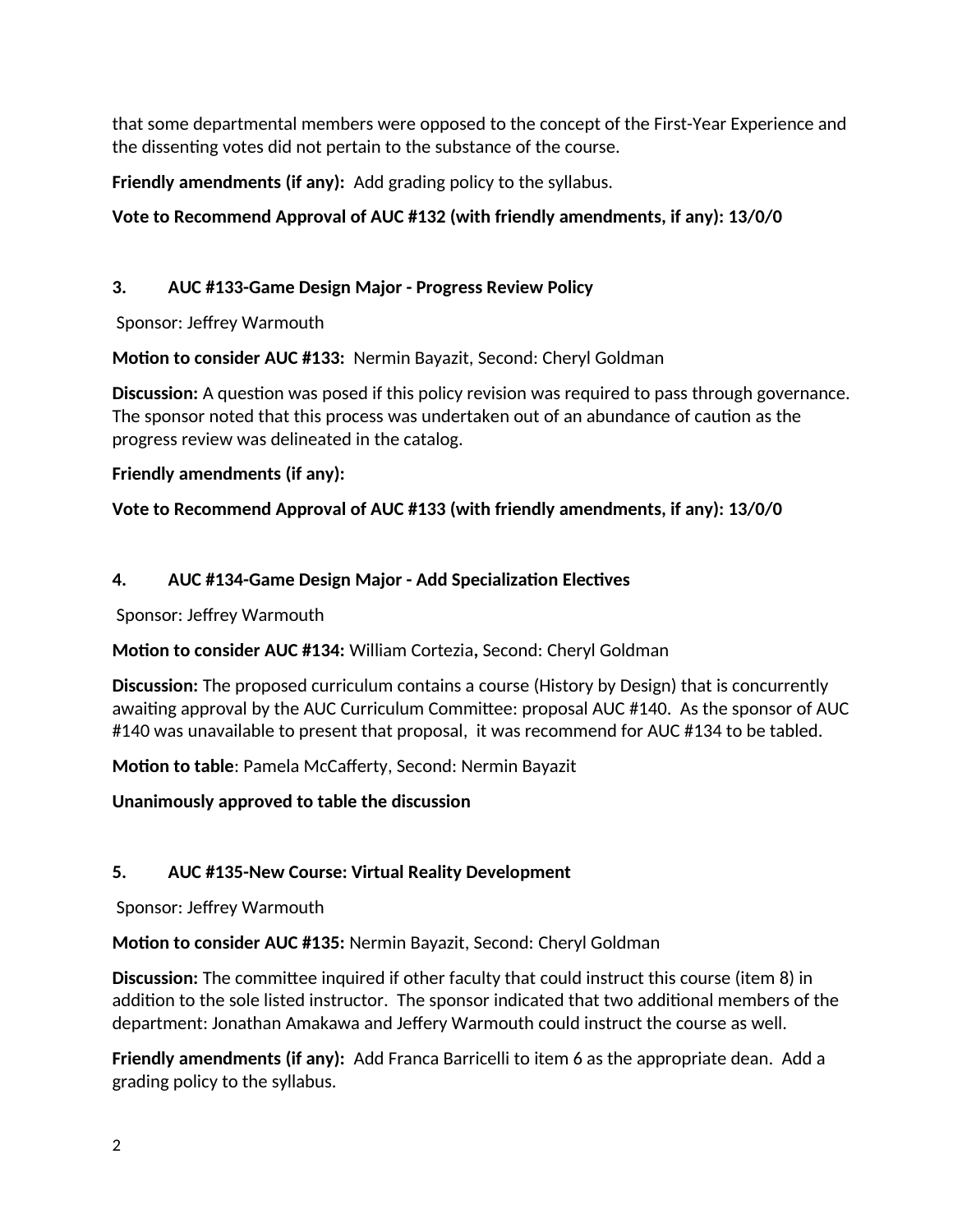#### **Vote to Recommend Approval of AUC #135 (with friendly amendments, if any): 13/0/0**

#### **6. AUC #140-New Course: History by Design**

 Sponsor: Jon Amakawa, Joe Wachtel The sponsor or a representative was unavailable to present **Motion to table:** Cheryl Goldman**,** Second: Nermin Bayazit **Unanimously approved to table the discussion**

# **7. AUC #138-Change Names of History Education Minors** Sponsor: Ben Lieberman. Presented by Daniel Sarefield. **Motion to consider AUC #138:** Nermin Bayazit, Second: Nirajan Mani **Discussion:** None **Friendly amendments (if any):**

**Vote to Recommend Approval of AUC #138 (with friendly amendments, if any): 13/0/0**

# **8. AUC #139-Minimum Required Grade for CHEM 1400 for Chemistry Majors**

Sponsor: Aisling O'Connor. Presented by Steven Fiedler

**Motion to consider AUC #139:** William Cortezia, Second: Nirajan Mani

**Discussion:** None

**Vote to Recommend Approval of AUC #139 (with friendly amendments, if any): 13/0/0**

#### **9. AUC #141- New Course: Ceramics II**

Sponsor: Andrea Olmstead

**Motion to consider AUC #141:** William Cortezia, Second: Nermin Bayazit

**Discussion:** The last sentence of item 9 should be reconciled with item 14.

**Friendly amendments (if any):** Item 9: Remove last line. Item 14: Prerequisites changed to Art 1300, or Art 1650 or permission of instructor.

**Vote to Recommend Approval of AUC#141 (with friendly amendments, if any): 13/0/0**